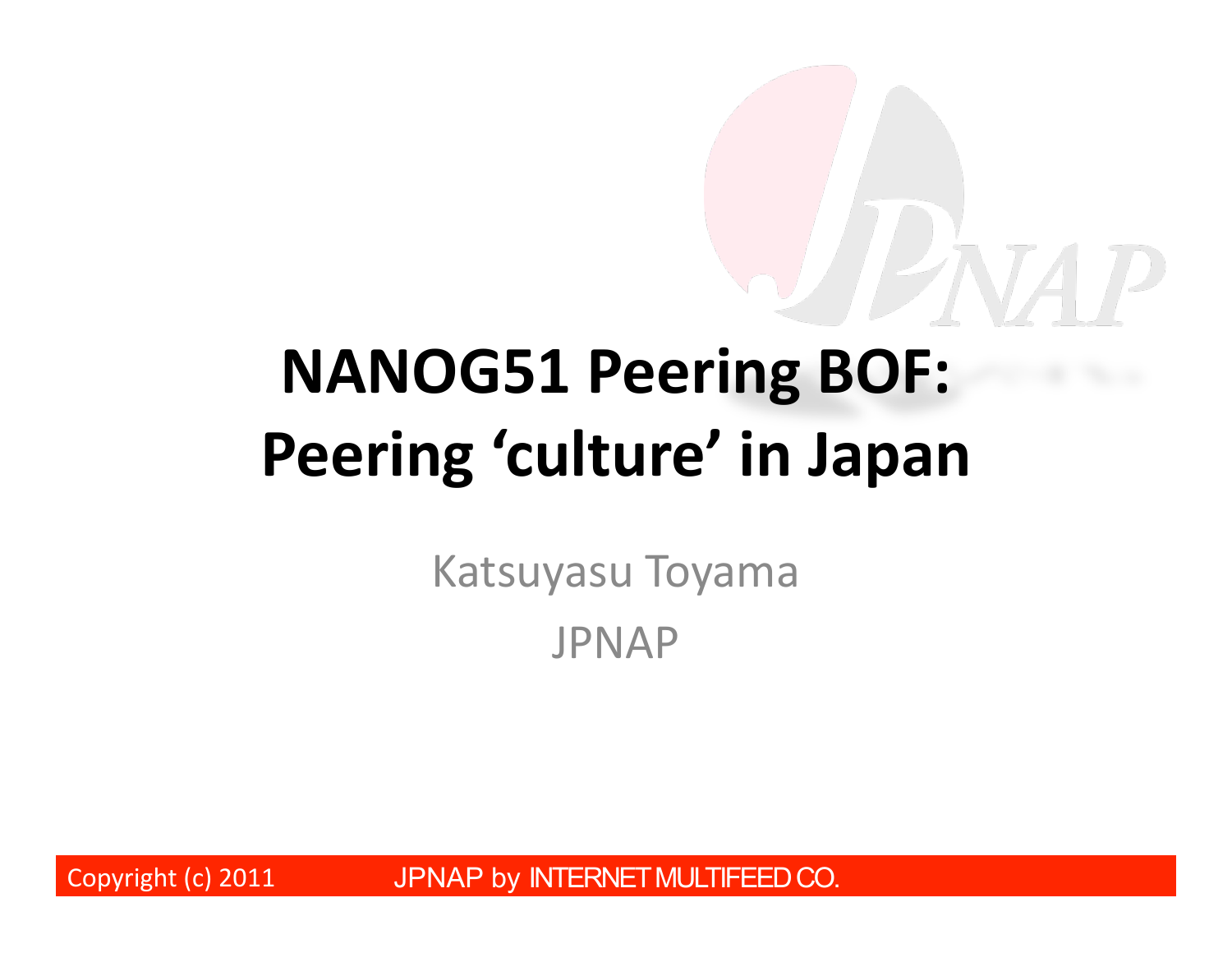

#### Broadband subscribers in Japan

- **32.0 million** (FTTH=**17.7M**, ADSL=9.7M, CATV=4.3M)
	- $-$  still increasing

Dec. 2009

 $-$  Shifting from ADSL to FTTH



Based on the statistics by MIC: Ministry of Internal Affairs and Communications

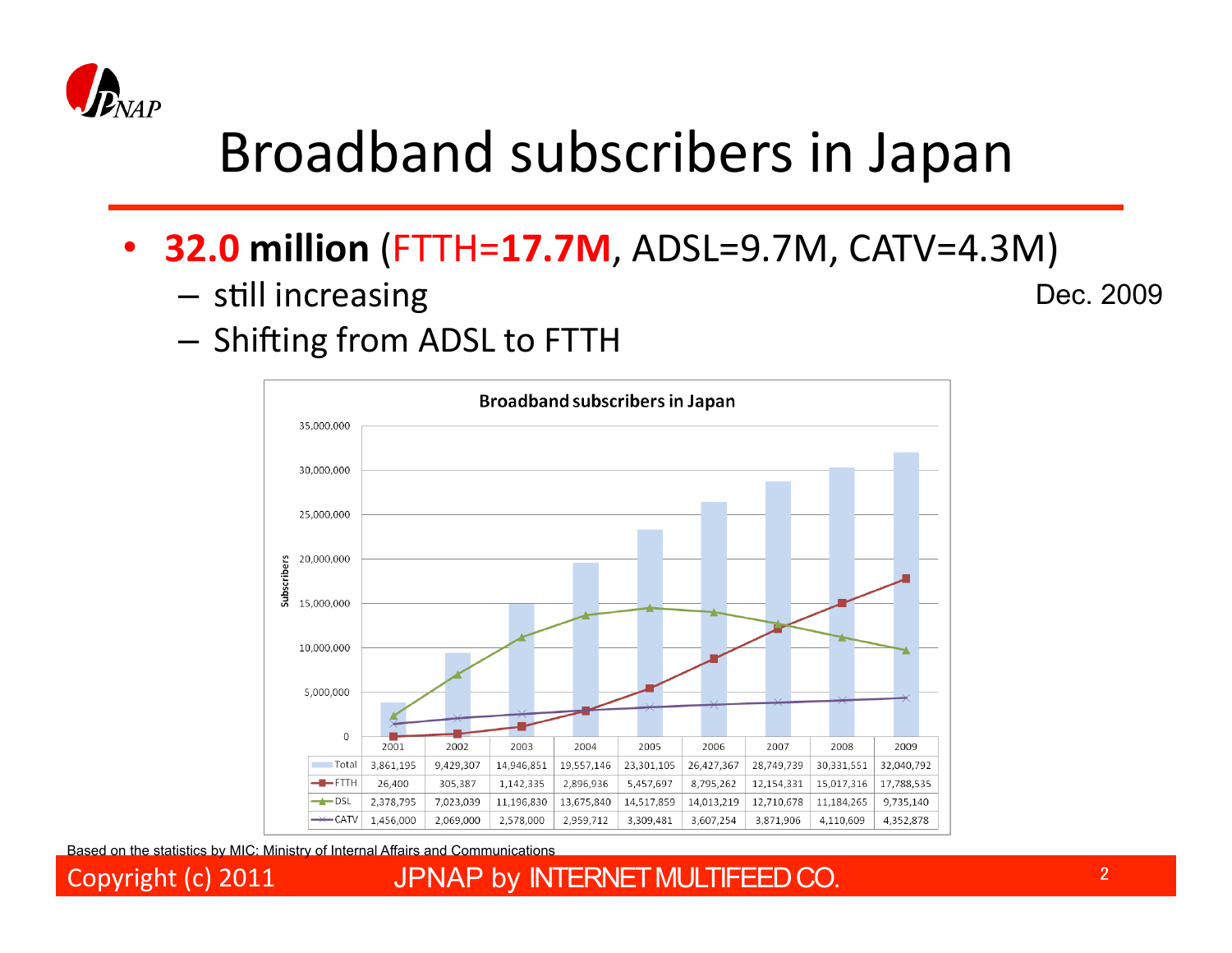

#### Internet Traffic in Japan



Based on the statistics by MIC: Ministry of Internal Affairs and Communications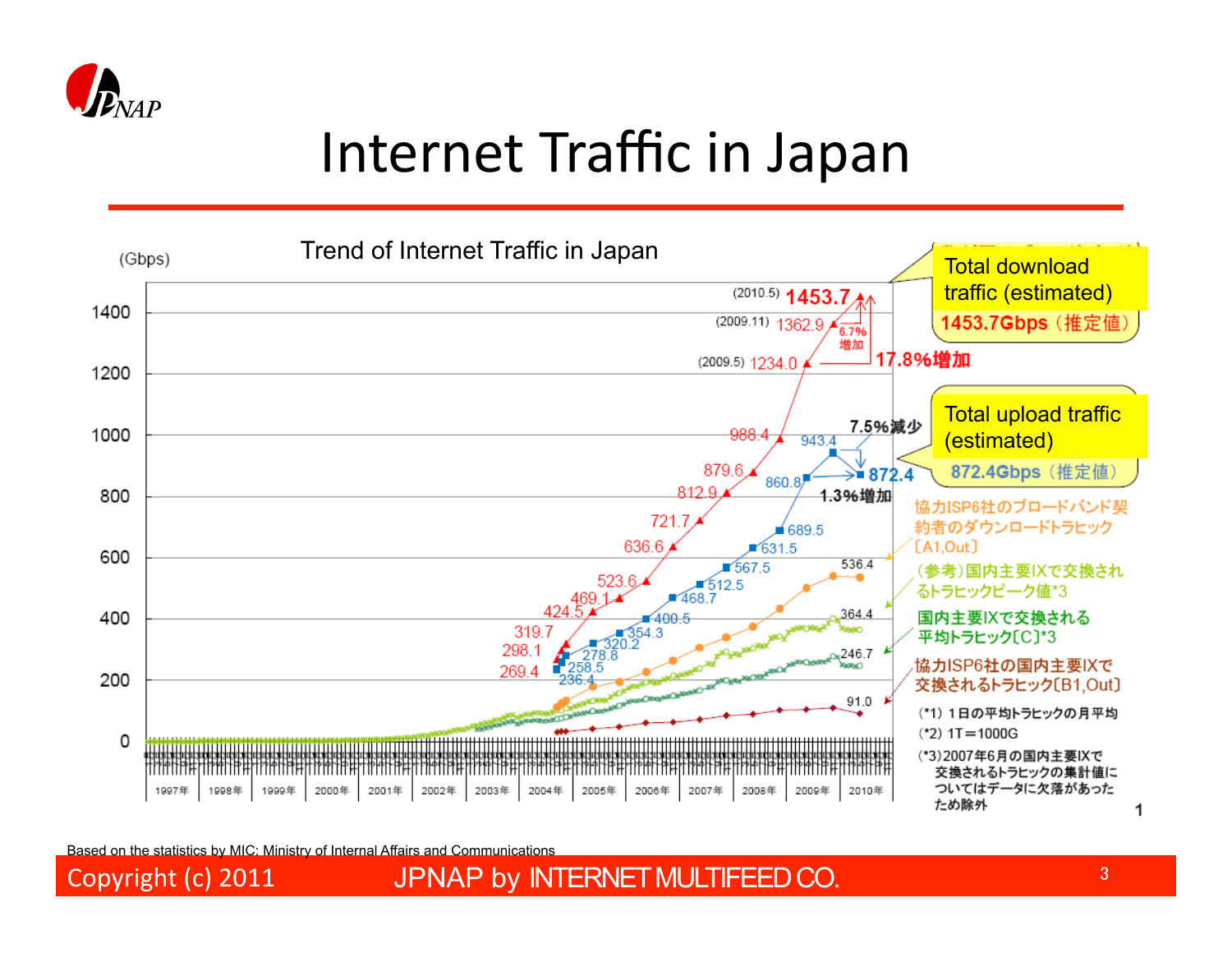

### Traffic per subscriber

- Traffic per broadband subscriber is also increasing
	- 16kbps (2004) to 42kbps (2009)\*
	- Mainly video traffic (YouTube, Nico nico video, etc.)

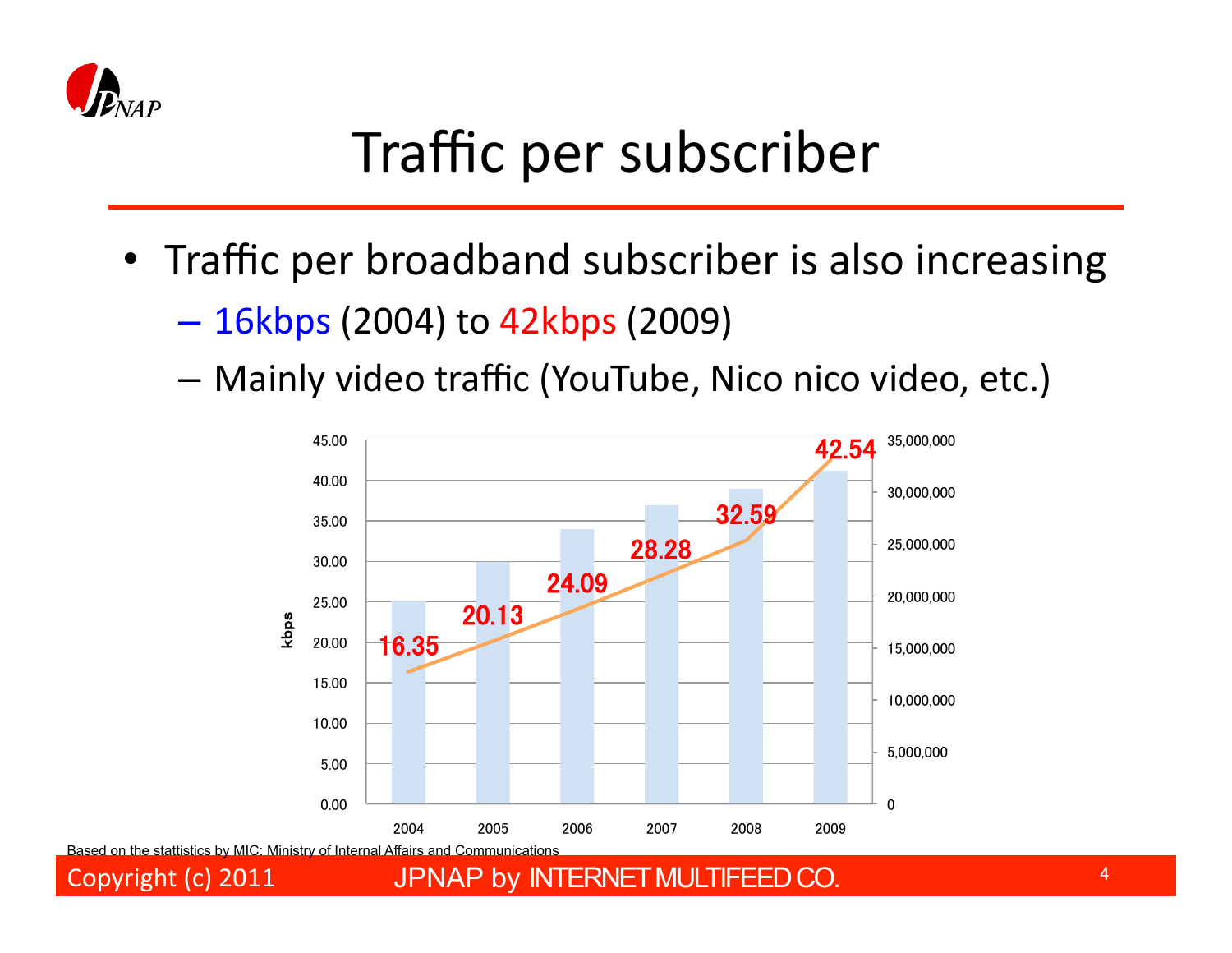

### Top 5 Eyeball ISPs in Japan

• Total number of broadband Internet users in Dec 2009: 32 million

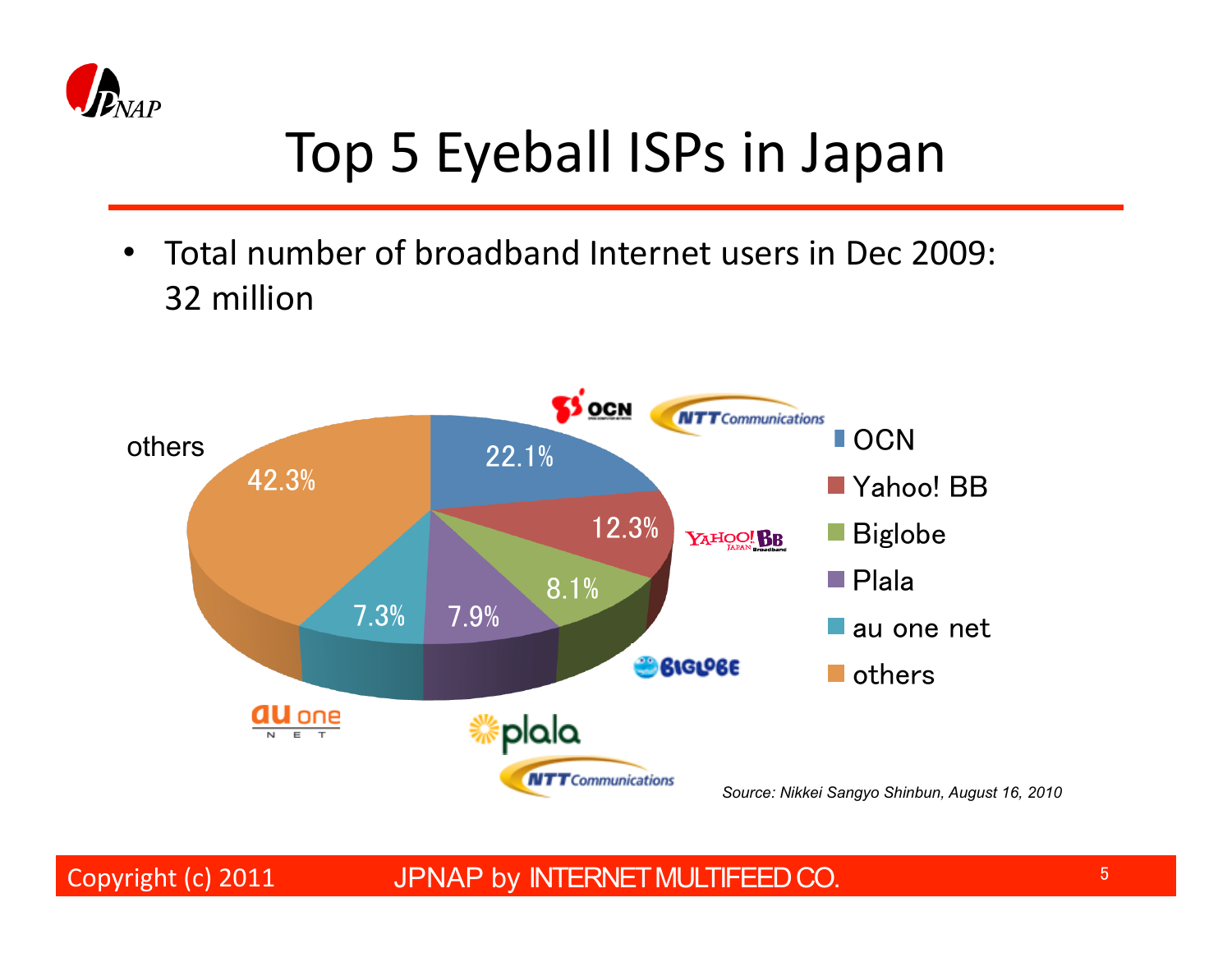

#### Major exchange points in Japan

- JPNAP Tokyo, Osaka
- JPIX Tokyo, Osaka, Nagoya
- Equinix Tokyo

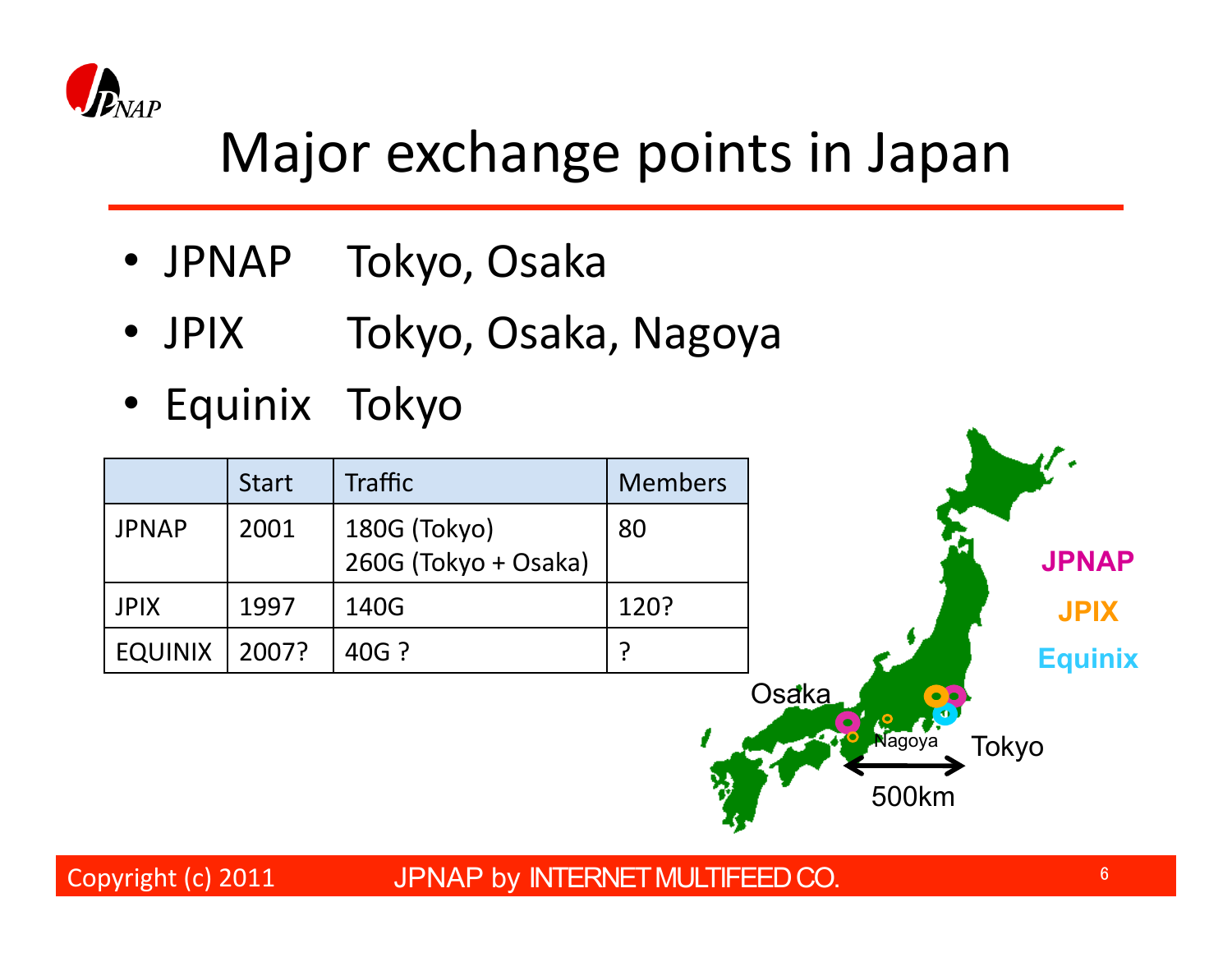

#### Traffic trend (JPNAP)

- Seems saturated. This trend is almost same as exchange points in Japan.
	- $-$  When two big ISPs start private peer, traffic is down.
- Due to:
	- $-$  Decreased transit cost.
	- No bigger pipe (100GE) available.

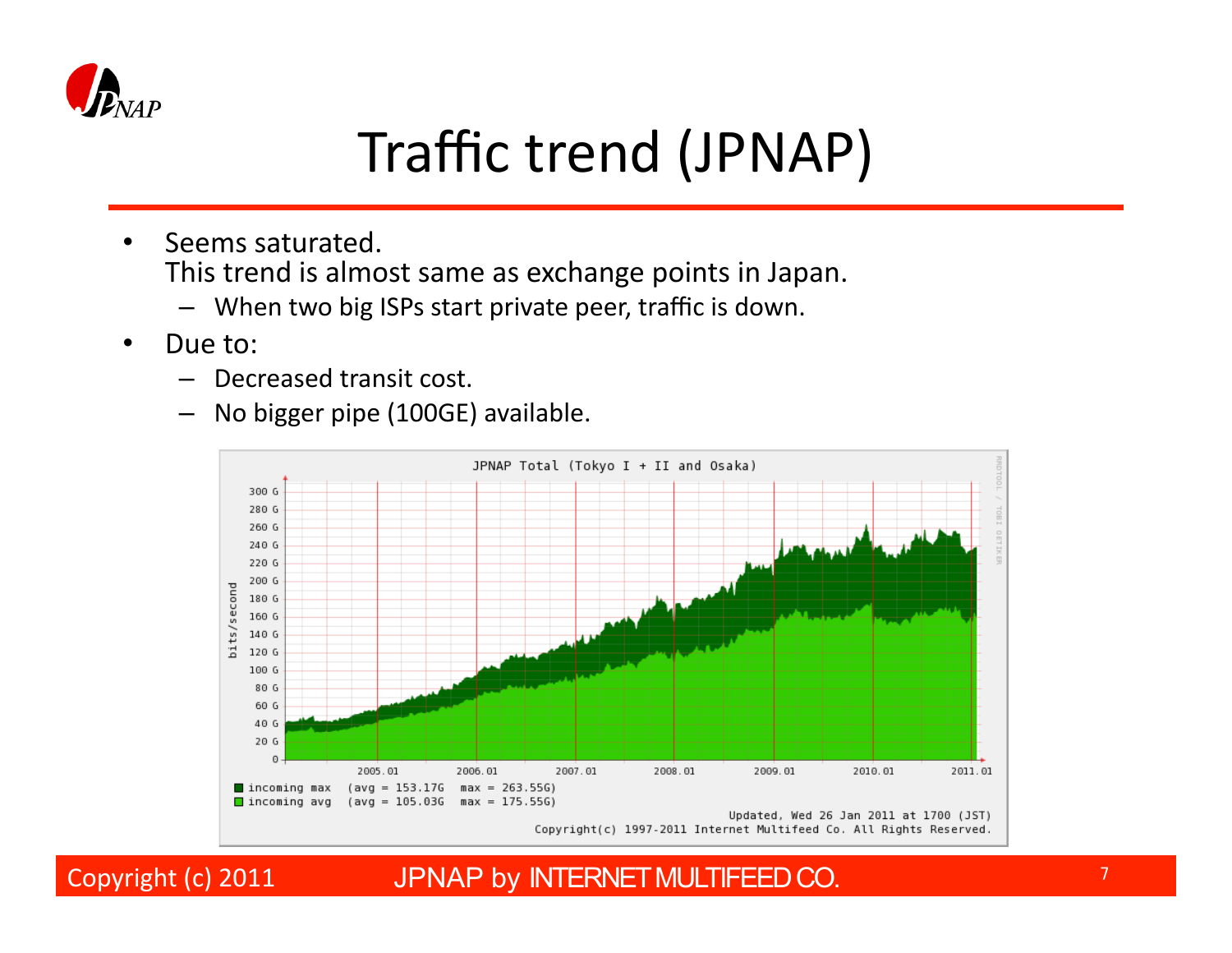

### Peering

- Just like 'Hyper-giants' in global stage
	- Big content providers
		- bypassing transit provider, sometimes IXes as well
	- Broadband access network
		- Some big providers demanding paid-peer to content providers
		- Mobile operators now facing steep increase of traffic (Smart phones called "Sumaho")

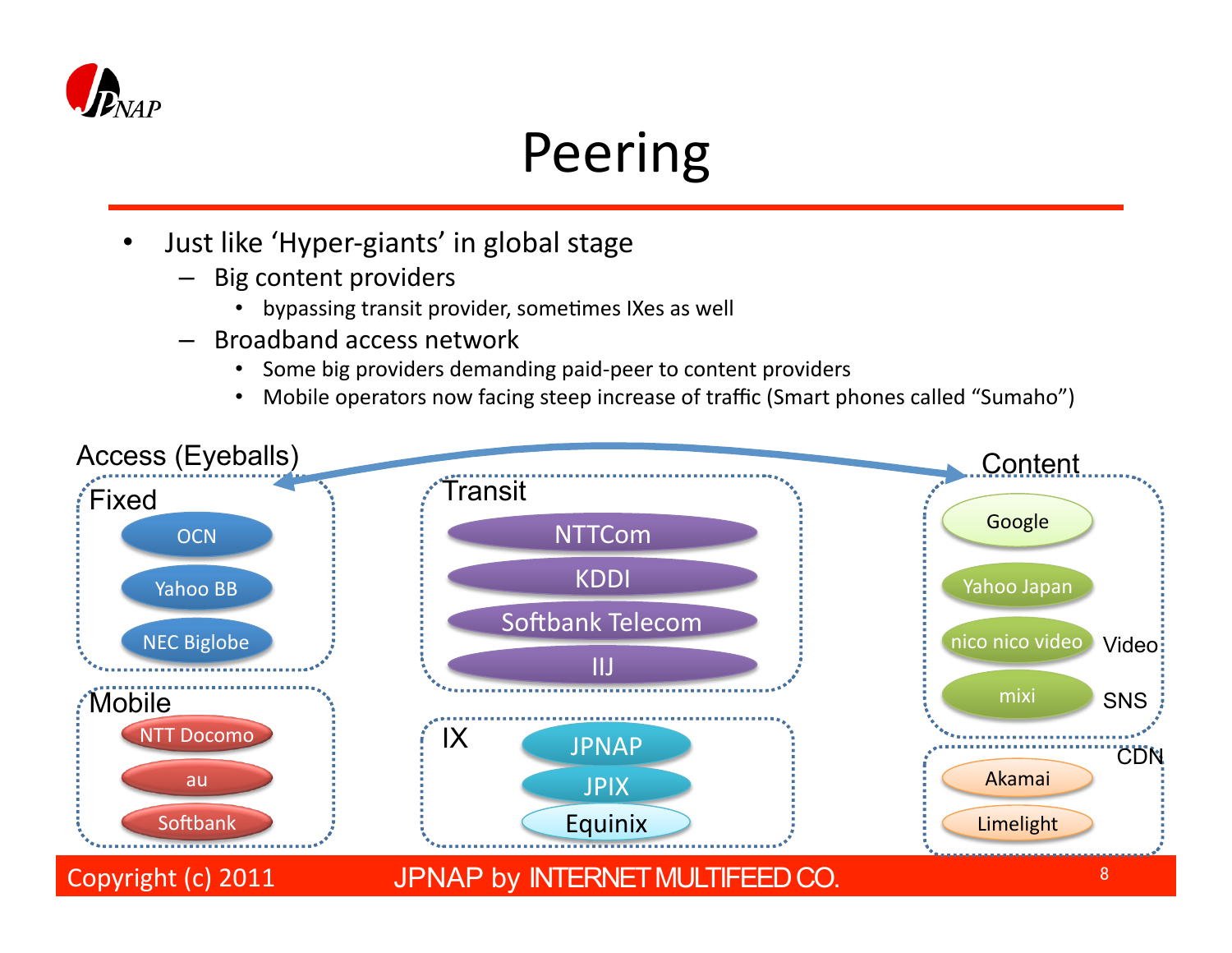

#### Summary

- Broadband subscribers in Japan are still increasing.
- IX is a very good place for content providers in North America and Europe to distribute their content directly to Japanese Broadband subscribers.
- Peering culture is almost same as global
	- $-$  Transit providers are selective
	- Content providers are open
		- startup content providers like route servers.
	- $-$  Big broadband access providers sometimes demand paidpeer\*
	- $-$  Mobile carriers seem open now but unclear in future